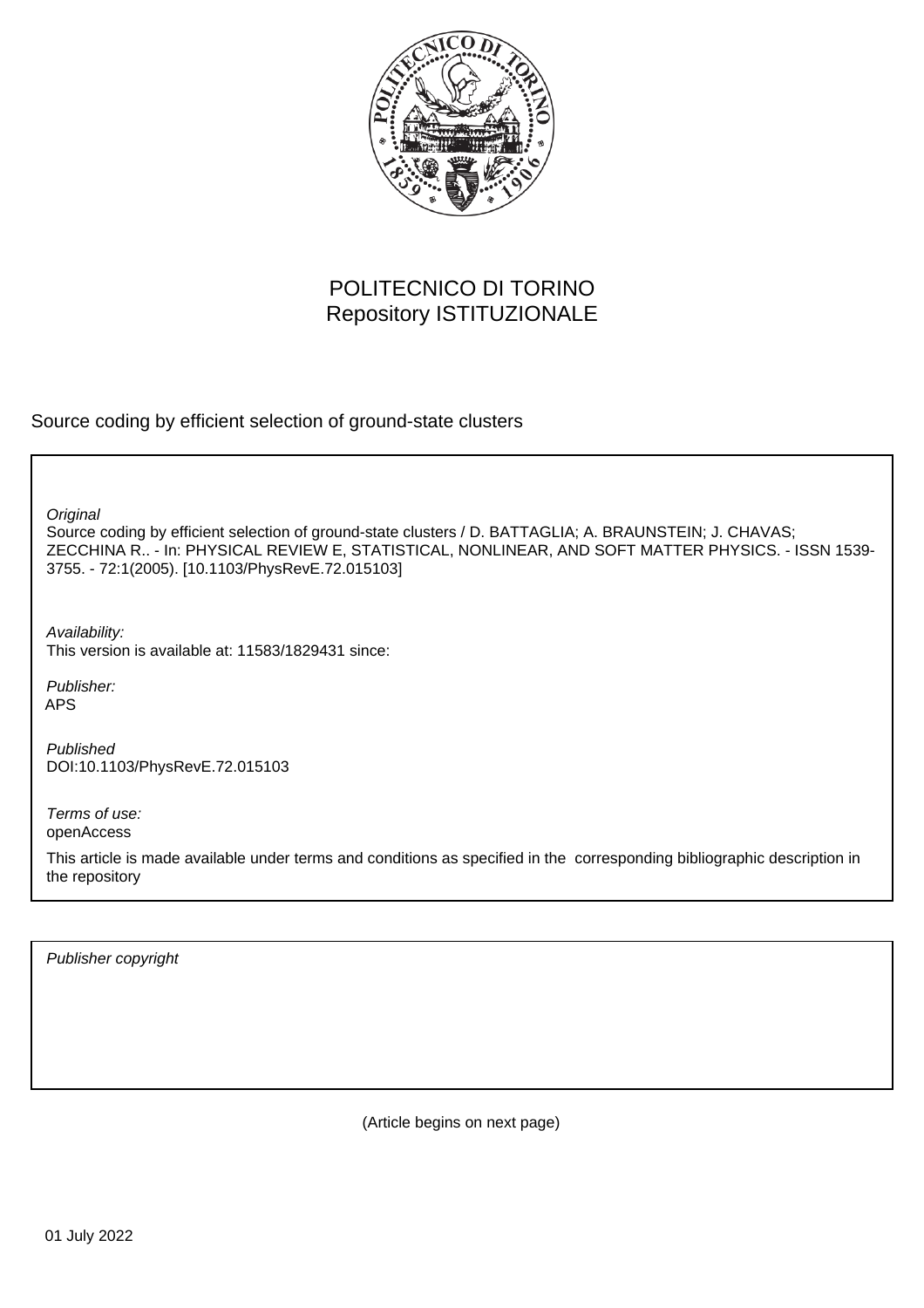## **Source coding by efficient selection of ground-state clusters**

Demian Battaglia,<sup>1</sup> Alfredo Braunstein,<sup>1,2</sup> Joël Chavas,<sup>2</sup> and Riccardo Zecchina<sup>2</sup><br><sup>1</sup>SISSA, *Via Beirut 9, I-34100 Trieste, Italy* 2 *ICTP, Strada Costiera 11, I-34100 Trieste, Italy* (Received 24 December 2004; published 18 July 2005)

We analyze the geometrical structure of clusters of ground states which appear in many frustrated systems over random graphs. Focusing on the regime of connectivities where the number of clusters is exponential in the size of the problems, we identify an appropriate generalization of the survey propagation equations efficiently exploring the geometry. The possibility of selecting different clusters has also computational consequences. As a proof of concept here we show how a well-known physical system can be used to perform nontrivial data compression, for which we introduce a unique compression scheme. Performances are optimized when the number of well-separated clusters is maximal in the underlying physical model.

DOI: [10.1103/PhysRevE.72.015103](http://dx.doi.org/10.1103/PhysRevE.72.015103)

:  $02.50 - r$ ,  $05.20 - y$ ,  $75.10$ .Nr,  $89.70 + c$ 

The combinatorial problem of satisfying a large set of constraints that depend on *N* discrete variables is a fundamental one in statistical physics of disordered (frustrated) systems as well as in computer science and engineering [1]. Even for randomly generated problem instances, asking whether it exists an assignment to the variables that satisfies all constraints simultaneously seems to become extraordinarily difficult to solve as some control parameters are varied. Recent advances in the statistical-mechanics study of random constraint satisfaction problems (CSPs) have identified the origin of such difficulty in a dynamical spin-glass transition: inside the glassy phase, the space of optimal configurations becomes divided into an exponential number of clusters. Associated with this equilibrium set of states, there exists an even larger set of metastable states  $[2-5]$ , which act as dynamical traps for local dynamical processes.

Similar features are found in a large variety of models, when defined on random graphs, ranging from physical systems (spin glasses, kinetically constrained models, rigidity percolation) to computer science problems (combinatorial optimization), to engineering problems (error correcting codes, control networks).

An important by-product of the analytical studies of random CSPs has been the introduction of a new class of algorithms—the so-called survey propagation (SP) algorithms 5–7—specially devised to deal with the clustering scenario and able to find optimal assignments of benchmark problems on which all other known optimization algorithms fail.

In this Rapid Communication we make a step forward in the understanding of the potentialities of the statistical physics approach, by addressing the following questions:

(i) Given a frustrated system defined over a random structure (graph), is it possible to explore efficiently its ground states space?

(ii) Can we use the capability of addressing a large set of states for computational purposes?

The first question relates to the general physical issue of probing the topology of the space of solutions (ground states) in problems that are in a clustered phase, the so-called replica symmetry-breaking (RSB) phase. Surprisingly enough,

such geometrical insight is also important for engineering applications in error correcting codes  $[8]$ . The second question addresses a new algorithmic perspective in which the presence of many states becomes a resource for a computational device.

In what follows we shall provide a positive answer to both questions by identifying a generalization of the SP equations which are indeed capable of addressing efficiently—with a computational cost almost linear in the size of the problems—an exponential number of different clusters of ground states. From the physical side, we provide exact numerical evidence for the RSB geometric structure for large size instances of diluted spin glasses and optimization problems (similar results had been obtained only in limit-case systems for which the problem of finding ground states is tractable in full generality [9]). On the computational side, we take advantage of the addressability of the set of clusters of ground states to produce a "physical" lossy data compression scheme  $[10]$ .

A generic constraint satisfaction problem is defined by *N* discrete variables which interact through constraints involving typically a small number of variables. The energies  $C_a(\xi)$ → of the single constraints (equal to  $0$  or 1, depending on if they are satisfied or not by a given assignment  $\xi$ ) sum up to → give the global energy function  $\mathcal E$  of the problem and are function of just a small subset of variables  $V(a)$  $=[j_{a_1},...,j_{a_k}]$  [every variable *j* is involved, on the other hand, in a subset  $V(j)$  of constraints].

Since one is interested in satisfying all the constraints simultaneously, the CSP is just equivalent to the problem of looking for zero-energy ground states. For most NPcomplete CSP the function  $\mathcal E$  can be directly interpreted as a spin-glass-like Hamiltonian  $[3,6,11]$ . For instance, the wellknown case of the random  $K$ -satisfiability  $(K$ -SAT) problem consists of deciding if *M* clauses—taking the form of the OR function of *K* variables chosen randomly among *N* possible ones—can be simultaneously true. The energy contribution associated with a single clause can then be written as  $C_a(\xi)$ →  $=\prod_{l=1}^{K} \frac{1}{2} (1 + J_{a,l} x_{a_l})$ , where  $x_{a_l} = \pm 1$  depending on the truthvalue of  $j_{a}$ , and  $J_{a,l} = \pm 1$  if  $j_{a}$ , appears negated or directed in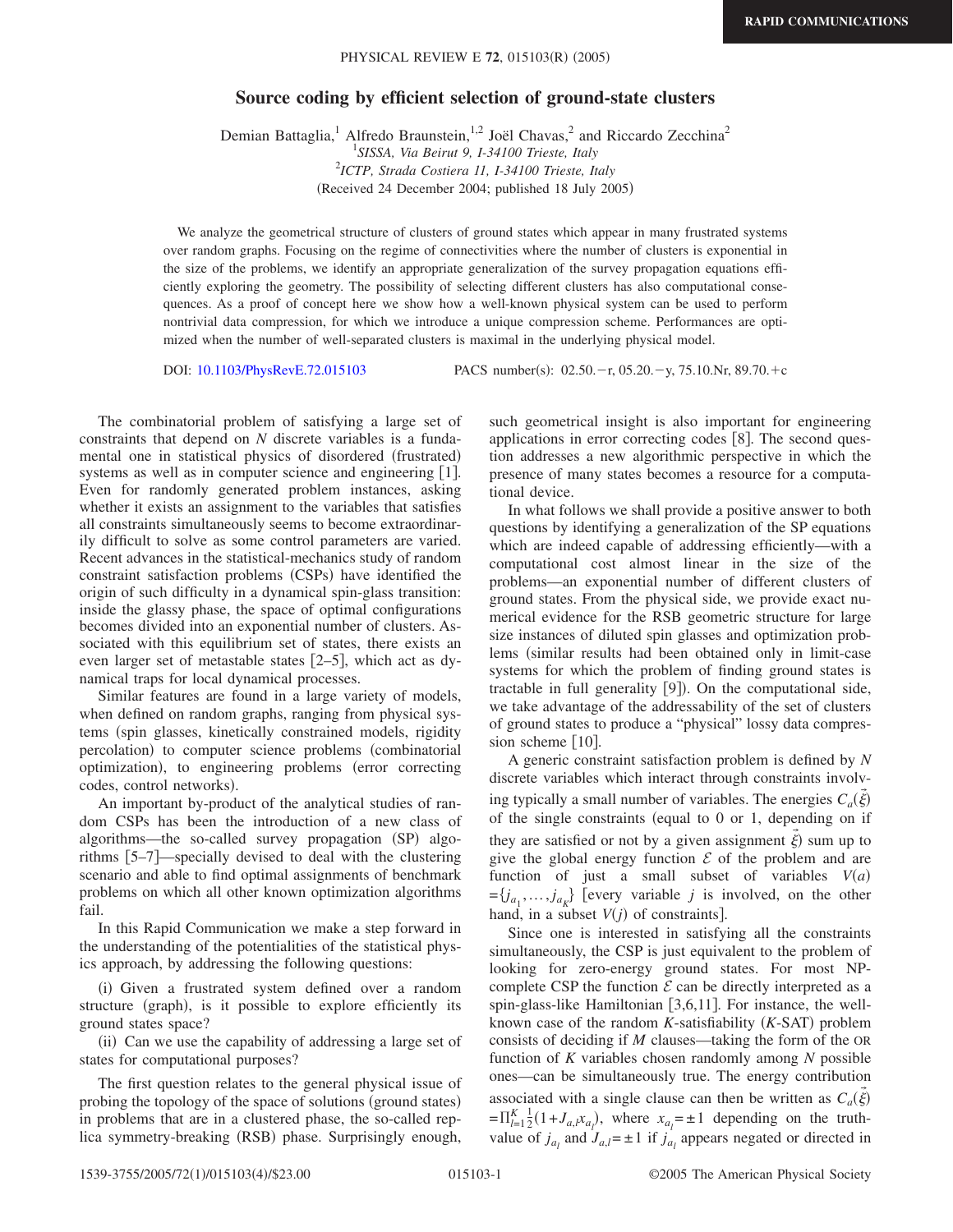the clause *a*. The same variable can appear directed and negated in different terms and hence give rise potentially to frustration.

In the so-called factor graph representation, variables and constraints are represented by nodes, with links connecting a variable node with a constraint one if the latter depends functionally on the former. The connectivity distribution and the loop structure of the *factor graph* associated with a CSP have a strong influence on the behavior of search algorithms. For many important random CSPs, when the ratio  $\alpha = M/N$  is included in a narrow region  $\alpha_d < \alpha < \alpha_c$ —the exact values of the thresholds depending on the details of the problem and on the disorder—the problem is still satisfiable but the zeroenergy phase of the associated Hamiltonian breaks down in an exponential number of clustered components. The cavity method provides accurate analytical computations  $[6,12,13]$ of the thresholds' location in good agreement with the numerical experiment  $[14]$ , and provide as well the theoretical foundation of the survey propagation message passing algorithm, successful in the resolution of instances of both the  $q$ -coloring and the *K*-SAT problems [6,11], which are hard for local search algorithms. A constraint node *b* is supposed to send a message  $\vec{u}_{b \rightarrow j} = \vec{e}_s$  (where  $\vec{e}_s$  are vectors having just the *s*th component equal to 1) to a variable  $j$  each time that  $j$ would violate the constraint *b* assuming the value *s*. For locally treelike factor graphs (like the ones associated typically with randomly generated instances) the messages incoming to  $j \in V(a) \setminus i$  can be assumed uncorrelated, after the temporary removal of a single clause *a* and of a variable *i* (the so-called cavity step). It becomes then possible to evaluate probability density functions for the messages, called *cavity surveys* (the probability space originates from the set of all clusters of satisfying assignments sampled with uniform measure),

$$
Q_{b,j}(\vec{u}_{b,j}) = \eta_{b,j}^0 \delta(\vec{u}_{b,j}, \vec{0}) + \sum_{s=1}^q \eta_{b,j}^s \delta(\vec{u}_{b,j}, \vec{e}_s).
$$
 (1)

Here,  $\eta_{b,j}^s$  are the probabilities that *b* constrains *j* not to enter the *s* state and  $\eta_{b,j}^0$  is the probability that no bias is induced, *b* being already satisfied by the assignment of other variables.

The cavity surveys form a closed system of *KM* functional equations for which a solution can be found in linear time by iteration  $[6,7]$ ,

$$
Q_{a,i}(\vec{u}_{a,i}) = \int \mathcal{DQ} \ \delta_{\mathcal{E}}[\{\vec{u}_{b,j}\}]\chi(\vec{u}_{a,i}, \{\vec{u}_{b,j}\}), \tag{2}
$$

where the function  $\chi(\lbrace \vec{u}_{b,j} \rbrace)$  depends on the specific CSP and  $\mathcal{D}\mathcal{Q} = \prod_{j \in V(a)} \prod_{b \in V(j)} \mathcal{Q}_{b,j}(\vec{u}_{b,j})$ . The functional  $\delta_{\mathcal{E}}[\{\vec{u}_{b,j}\}]$ acts as a filter, assigning null weight to sets of messages associated with clusters of excited configurations. At the fixed point, from the knowledge of the surveys one may compute the fractions  $W_j^s(W_j^0)$  of clusters of solutions in which a variable  $j$  is frozen in the direction  $s$  (or is unfrozen). Such microscopic information can be successfully used to find optimal assignments by *decimation* [7].

## BATTAGLIA *et al.* **PHYSICAL REVIEW E 72**, 015103(R) (2005)

We shall now present a generalization of the SP algorithm (SP-ext), allowing the retrieval of a solution close to any desired configuration  $\xi$ . Hereafter we shall refer for simplic-→ ity to the *K*-SAT problem  $(s = \pm 1$  only), but the method could be easily extended to a generic CSP. On general grounds, a way to analyze specific regions of the configuration space would be to solve the cavity equations in the presence of an additional field conjugated to some geometrical constraint (e.g., fixed magnetization). However, this would lead to an algorithmically inefficient scheme. We consider instead an arbitrary but quite natural extension of the SP equations in which external messages  $\vec{u}_i = \vec{e}_{-\xi_i}$  in an arbitrary direction  $\xi$  $\in \{-1,1\}^N$  are introduced for each variable. New associated surveys  $Q_i^{\pi}(\vec{u}_i) = (1 - \pi) \delta(\vec{u}_i, \vec{0}) + \pi \delta(\vec{u}_i, \vec{e}_{-\xi_i})$  are given *a priori* and never updated, and affect dynamically the relative weight of the different clusters, entering into the measure  $\mathcal{DQ}$  in the convolution integrals (2). The parameter  $\pi$ can be interpreted as strength of the perturbation. Convergence can be reached only if the zero-energy constraint is respected. While an intensity  $\pi \approx 1$  would produce a complete polarization of the messages if  $\vec{\xi}$  was a solution, in the general case the use of a smaller forcing intensity allows the system to react to the contradictory driving and to converge to a set of surveys sufficiently biased in the desired direction, allowing for an efficient selective exploration of specific parts of the solution space.

In order to use SP-ext for probing the local geometry of the zero-energy phase one proceeds as follows. First, a random solution  $\vec{\sigma}$  is found by decimation. Next, new satisfying assignments  $\vec{\sigma}_d$  are generated, by forcing the system along a direction obtained flipping *Nd* spins of the original solution  $\sigma$ . In order to have a highly homogeneous distribution of the clusters, we have chosen for our experiments an ensemble of random *K*-SAT in which variables have fixed degrees and are balanced (i.e., have an equal number of directed and negated occurrences in the clauses). For this specific ensemble and for *K*=5, one has  $\alpha_d$ =14.8 and  $\alpha_c$ =19.53. Between  $\alpha_d$  and  $\alpha$ <sup> $G$ </sup> = 16.77 the phase is expected to be unstable, whereas between  $\alpha_G$  and  $\alpha_c$  the 1-RSB phase is stable. We have estimated  $\alpha_G$  with a new message passing algorithm implementing the cavity equations at the level of two steps of RSB  $[15]$ .

In the experiments we have taken instances of size *N*  $=10^4$  with an intensity of the forcing  $\pi$ =0.35 (the maximal value allowing for convergence). The Hamming distance between  $\sigma$  and  $\zeta_d$  is plotted against  $d$  in the first *stability diagram* (black data points) shown in Fig. 1. For  $d < d_c$  $\approx 0.3$ ,  $D(\vec{\sigma}, \vec{\zeta}_d)$  linearly increases with a very small slope until a value  $d_{\text{cl}} \approx 0.1$ . Conversely, for  $d > d_c$ , it jumps to a value  $d_0$ − $\Delta$  ≈ 0.28, and a symmetric distribution of distances around  $d_0$  is obtained. Under the hypothesis of homogeneous distribution of clusters, the fixed-point average site magnetization  $\langle W^+ - W^- \rangle$  provides an analytic estimation of the typical overlap  $q_0=1-d_0/2$  between two different clusters in agreement with the experiments. On the other hand,  $d_{cl}$  is of the order of the average fraction of unfrozen variables  $\langle W^0 \rangle$ . The gap between clusters is the main prediction of the 1-RSB cavity theory which is nicely confirmed by these experiments.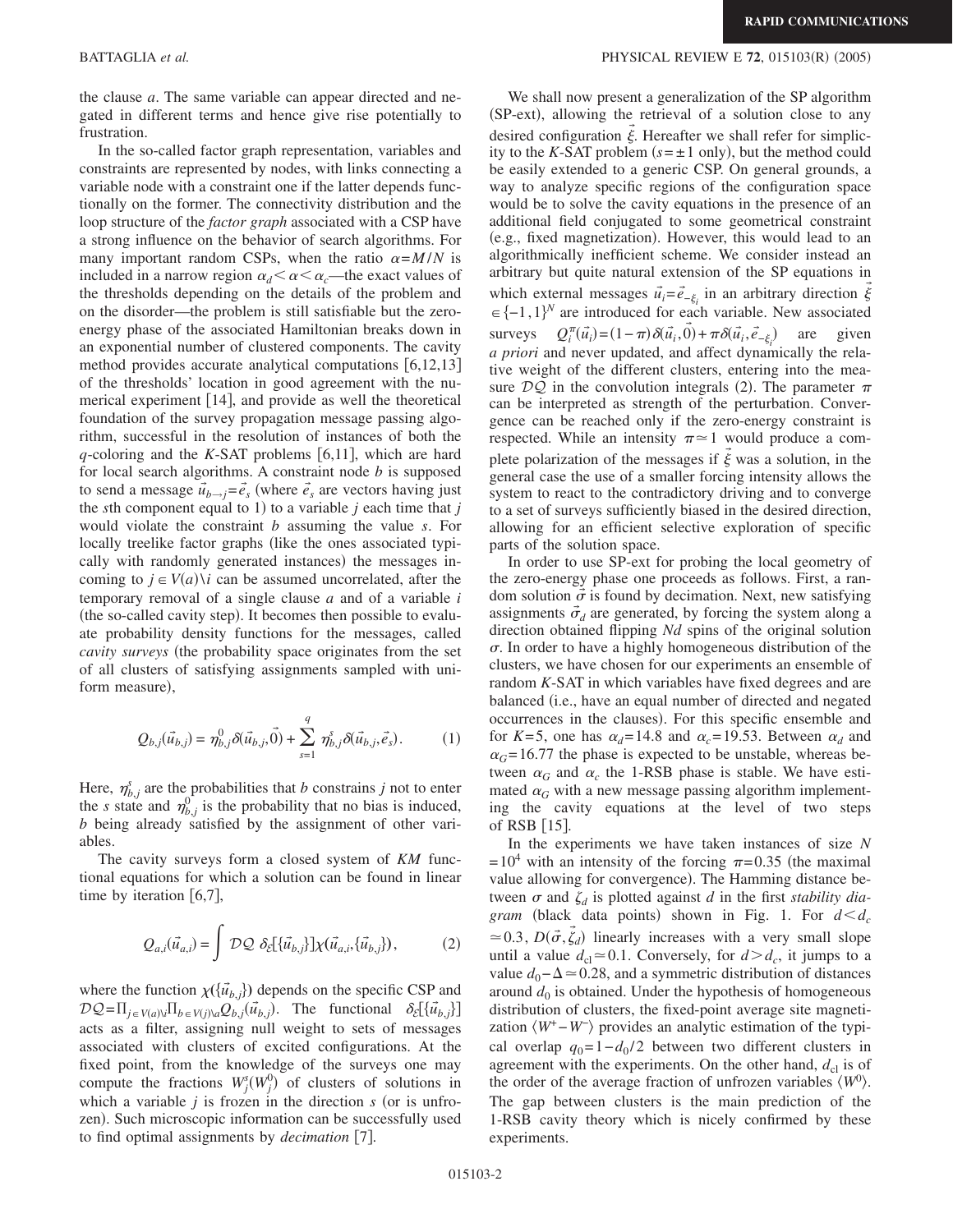

FIG. 1. Distribution of distances. A solution  $\zeta_d$  is generated by forcing along a vector with *d* spins flipped with respect to a reference solution  $\sigma$ . The difference between the 1-RSB and  $f$ -RSB cases appears by both looking at the stability diagrams themselves (white circles against black squares) and at the reciprocal distances histograms.

A completely different behavior is observed when repeating the experiment in the expected 1-RSB unstable phase. The histogram of the reciprocal distances among all the generated solutions (inset of Fig. 1,  $\alpha = 15.2$ ) is now gapless and the related stability plot in the main figure (white data points) deviates significantly from the 1-RSB case.

The ability of SP-ext to select clusters is unique computational feature which may play a role in different systems in which clustering of input data is important. As a proof of concept, here we provide a first simple application by implementing a lossy data compressor  $[10]$  which exploits the 1-RSB clustered structure for data quantization purposes.

Let us suppose to have an *N*-bit binary input string  $\vec{\xi}$ generated from an unbiased and uncorrelated random source. Given an appropriate *K*-SAT instance with *N* variables, a solution  $\vec{\sigma}_{\xi}$  as close as possible to  $\xi$  can be generated with → SP-ext. One can expect to find a solution at a distance close to  $d_0$ − $\Delta$ , if the cluster distribution is homogeneous (balanced and fixed even connectivity instances are then chosen). Furthermore,  $\alpha$  is taken slightly larger than  $\alpha_G$ , in order to maximize the number of addressable clusters, still preserving a sharp separation among them. At this point, a compressed string  $\vec{\sigma}_{\xi}^{R}$  is built by retaining just the spins of the first *NR* variables of  $\vec{\sigma}_{\xi}$ . In the decompression stage, SP-ext is run over the same graph, applying a very intense forcing  $(\pi)$ =0.99) parallel to  $\vec{\sigma}_{\xi}^{R}$ . If  $R > R_c$  (where  $R_c$  becomes quickly independent on *N* as *N* increases, for fixed graph ensemble and  $K$ ), SP-ext becomes able to select exactly the single cluster to which  $\vec{\sigma}_{\xi}$  belongs. The cluster addressing is actually so sharp, that no decimation is needed and all the remaining  $N(1-R)$  unforced variables can simultaneously be fixed to their preferred orientation without creating contradictions. A comparison with the theoretical Shannon bound  $[10]$  is done in Fig. 2 (dotted line), where the cluster selection transition is clearly visible. The accumulated distortion with respect to  $ξ$  is of the order of  $d_{c1} + d_0 - Δ$ . The lines relative to the per-→ formance of a trivial decoder in which the missing bits are randomly guessed and of a standard textbook code, the repetition code, are also plotted for comparison.

 $(2005)$ 



FIG. 2. Rate-distortion profile for the compression of a random source. Various decompression methods are used—simple cluster reconstruction, reconstruction with doping, and with doping and SP/BP interpolation. The performance of repetition codes and of random guessing is also plotted for comparison.

Better compression can be achieved by the use of the *iterative doping* [16] technique for choosing the bits to store. After the determination of  $\vec{\sigma}_{\xi}$ , SP-ext is run again *without* applying any forcing and a ranking of the most balanced variables is performed. One looks for the variable *i* which minimizes  $|\overline{W}_i^+ - W_i^-| + W_i^0$  (frozen in opposite directions in a similar number of clusters and rarely unconstrained). The state assumed by *i* in the solution  $\vec{\sigma}_{\xi}$  will be taken as the first bit of the compressed string  $\vec{\sigma}_{\xi}^{R}$  and used to fix *i*. New doping steps are done until the desired compression rate has been reached. An *identical* doping stage is then performed in decompression. The iterative ranking allows indeed to find out which spins have to be fixed accordingly to the ordered bit sequence  $\vec{\sigma}_{\xi}^{R}$  and the left variables can be fixed as in the previous decompression method. Fixing a balanced variable "switches off" a larger number of clusters, and, hence, the critical rate is reduced (dash-dotted curve in Fig. 2), thanks to a less redundant coding of the information needed for the cluster selection. A further improvement can be obtained by using in the doping stage a modified iteration that interpo-



FIG. 3. Phase diagram for fixed degree 5-SAT and compression performance for two biased sources  $(b=0.2 \text{ and } b=0.3)$ . The white circles—following closely the Gardner instability line—show the position of the best instances found for the compression of differently biased sources.